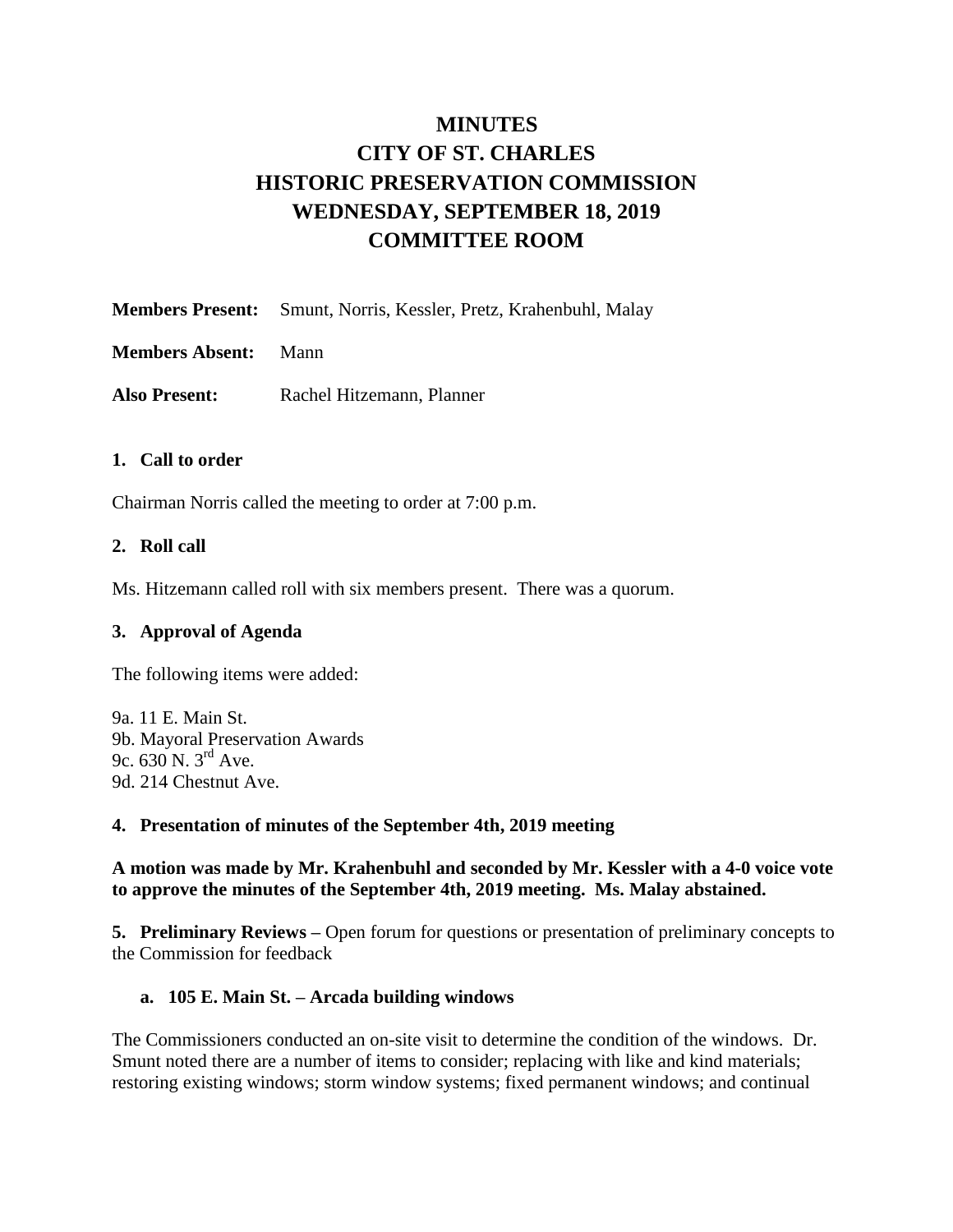Historic Preservation Commission Minutes – September 18, 2019 Page 2

maintenance issues. Chairman Norris asked for an elevation that includes every window in an effort to facilitate a discussion on each window.

The owner would like to get the windows painted and protected now and then look at a longer term plan afterwards. The only exception would be for the three plate glass windows that are not original. He would like to replace them with similar looking windows in a darker bronze color. Mr. Kessler suggested focusing on the most visible areas first.

# **6. Landmark Applications**

No items.

# **7. Certificate of Appropriateness (COA) applications**

## **a. 218 Park Ave.**

The owner would like to replace 7 non-conforming windows with 6 over 6 double hung fiberglass windows to match the other windows on the house. Dr. Smunt requested the applicant provide a drawn scaled elevation before making a decision. Mr. Krahenbuhl also noted they need to provide a better description as to what the replacement windows are going to be.

## **A motion was made by Ms. Malay and seconded by Mr. Krahenbuhl with a unanimous voice vote to table the COA.**

# **b. 403 S. 6th St.**

The Commission provided feedback and general approval for the proposed change to the garage door at a previous meeting. No further discussion took place.

#### **A motion was made by Ms. Malay and seconded by Mr. Kessler with a unanimous voice vote to approve the COA as presented.**

## **8. Grant Applications**

No items.

## **9. Other Commission Business**

#### **a. 11 E. Main St.**

The business owner would like to replace 5 windows in the rear. Ms. Hitzemann asked if the Commission had any interest in touring the site before the COA discussion. The Commission felt it would be beneficial to do so and asked to set up a 45 minute visit.